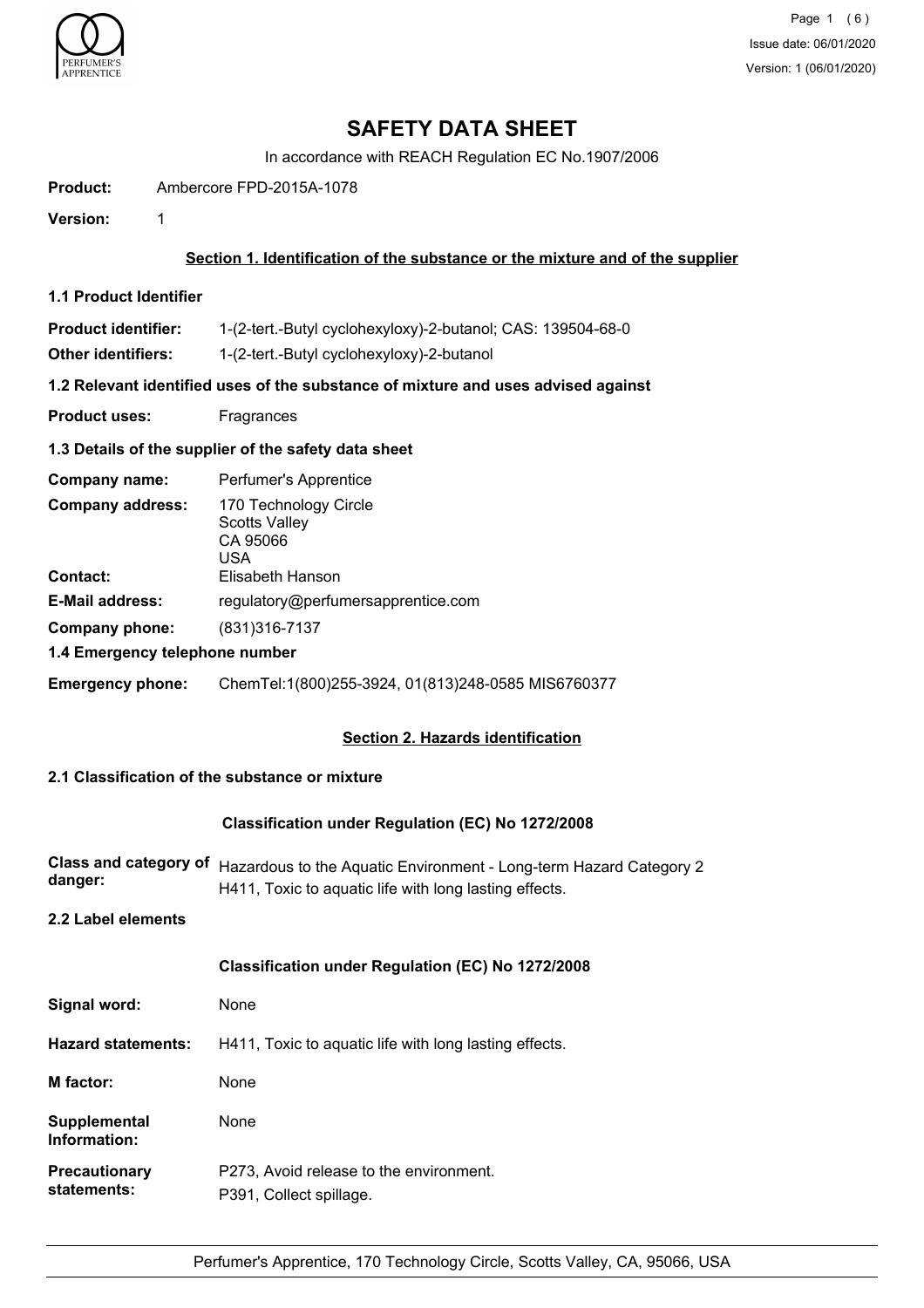

Page 2 (6) Issue date: 06/01/2020 Version: 1 (06/01/2020)

## **SAFETY DATA SHEET**

In accordance with REACH Regulation EC No.1907/2006

| <b>Product:</b>                                       | Ambercore FPD-2015A-1078                                                                                                                                                                                                                                                      |  |
|-------------------------------------------------------|-------------------------------------------------------------------------------------------------------------------------------------------------------------------------------------------------------------------------------------------------------------------------------|--|
| <b>Version:</b>                                       | 1                                                                                                                                                                                                                                                                             |  |
|                                                       | P501, Dispose of contents/container to approved disposal site, in accordance with local<br>regulations.                                                                                                                                                                       |  |
| Pictograms:                                           |                                                                                                                                                                                                                                                                               |  |
| Other hazards:                                        | None                                                                                                                                                                                                                                                                          |  |
|                                                       | Section 3. Composition / information on ingredients                                                                                                                                                                                                                           |  |
| 3.1 Substances                                        |                                                                                                                                                                                                                                                                               |  |
| Product identifier:                                   | 1-(2-tert.-Butyl cyclohexyloxy)-2-butanol; CAS: 139504-68-0                                                                                                                                                                                                                   |  |
|                                                       | <b>Section 4. First-aid measures</b>                                                                                                                                                                                                                                          |  |
|                                                       | 4.1 Description of first aid measures                                                                                                                                                                                                                                         |  |
| Inhalation:<br>Eye exposure:<br><b>Skin exposure:</b> | Remove from exposure site to fresh air, keep at rest, and obtain medical attention.<br>Flush immediately with water for at least 15 minutes. Contact physician if symptoms persist.<br>Remove contaminated clothes. Wash thoroughly with soap and water. Contact physician if |  |
| Ingestion:                                            | irritation persists.<br>Rinse mouth with water and obtain medical attention.                                                                                                                                                                                                  |  |
|                                                       | 4.2 Most important symptoms and effects, both acute and delayed                                                                                                                                                                                                               |  |
|                                                       | None expected, see Section 4.1 for further information.                                                                                                                                                                                                                       |  |
|                                                       | 4.3 Indication of any immediate medical attention and special treatment needed                                                                                                                                                                                                |  |
|                                                       | None expected, see Section 4.1 for further information.                                                                                                                                                                                                                       |  |
|                                                       |                                                                                                                                                                                                                                                                               |  |
|                                                       |                                                                                                                                                                                                                                                                               |  |

## **SECTION 5: Firefighting measures**

## **5.1 Extinguishing media**

Suitable media: Carbon dioxide, Dry chemical, Foam.

## **5.2 Special hazards arising from the substance or mixture**

In case of fire, may be liberated: Carbon monoxide, Unidentified organic compounds.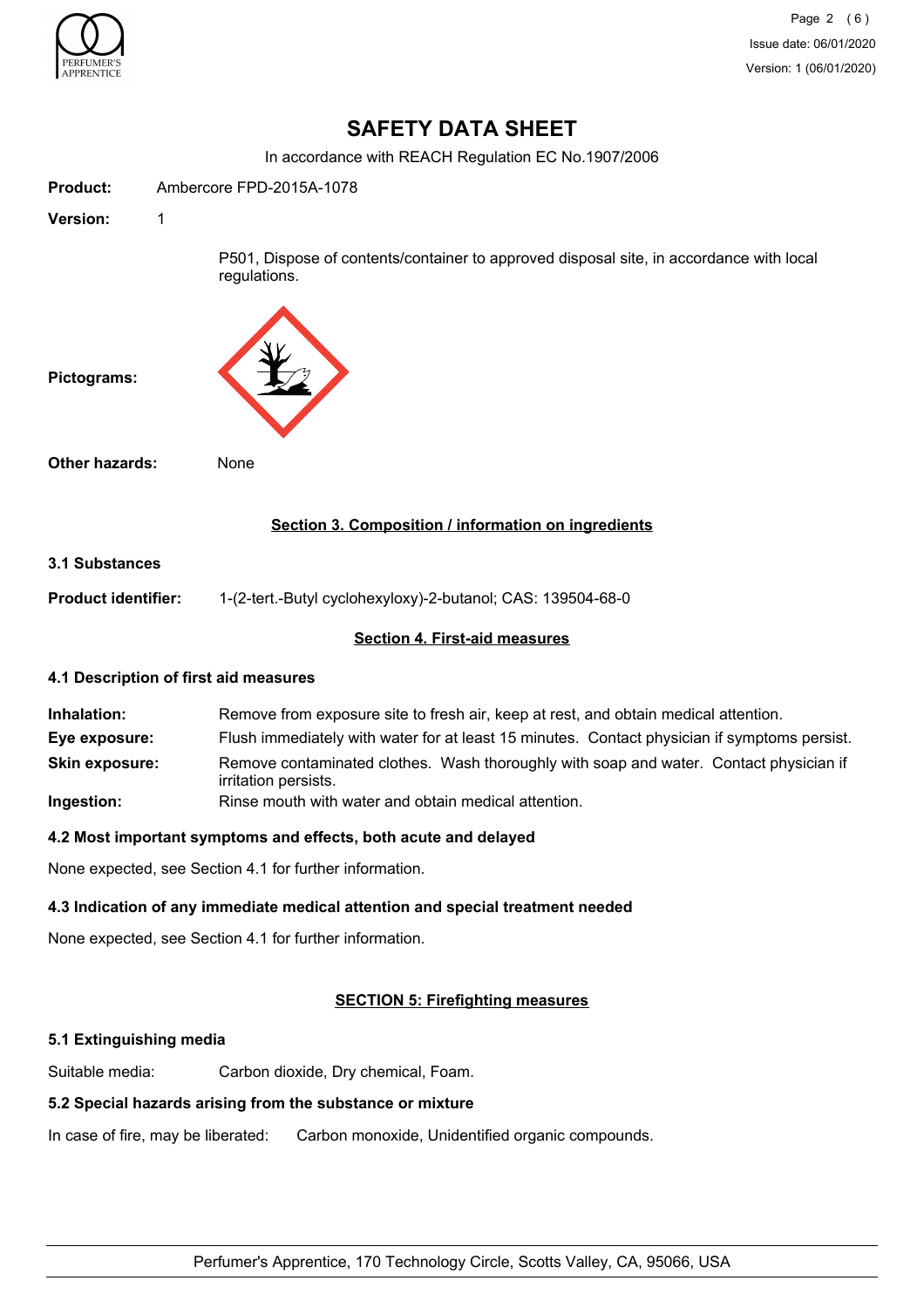

Page 3 (6) Issue date: 06/01/2020 Version: 1 (06/01/2020)

# **SAFETY DATA SHEET**

In accordance with REACH Regulation EC No.1907/2006

**Product:** Ambercore FPD-2015A-1078

**Version:** 1

**5.3 Advice for fire fighters:**

In case of insufficient ventilation, wear suitable respiratory equipment.

### **Section 6. Accidental release measures**

### **6.1 Personal precautions, protective equipment and emergency procedures:**

Avoid inhalation. Avoid contact with skin and eyes. See protective measures under Section 7 and 8.

#### **6.2 Environmental precautions:**

Keep away from drains, surface and ground water, and soil.

### **6.3 Methods and material for containment and cleaning up:**

Remove ignition sources. Provide adequate ventilation. Avoid excessive inhalation of vapours. Contain spillage immediately by use of sand or inert powder. Dispose of according to local regulations.

#### **6.4 Reference to other sections:**

Also refer to sections 8 and 13.

## **Section 7. Handling and storage**

#### **7.1 Precautions for safe handling:**

Keep away from heat, sparks, open flames and hot surfaces. - No smoking. Use personal protective equipment as required. Use in accordance with good manufacturing and industrial hygiene practices. Use in areas with adequate ventilation Do not eat, drink or smoke when using this product.

#### **7.2 Conditions for safe storage, including any incompatibilities:**

Store in a well-ventilated place. Keep container tightly closed. Keep cool. Ground/bond container and receiving equipment. Use explosion-proof electrical, ventilating and lighting equipment. Use only non-sparking tools. Take precautionary measures against static discharge.

#### **7.3 Specific end use(s):**

Fragrances: Use in accordance with good manufacturing and industrial hygiene practices.

#### **Section 8. Exposure controls/personal protection**

#### **8.1 Control parameters**

Workplace exposure limits: Not Applicable

## **8.2 Exposure Controls**

#### **Eye / Skin Protection**

Wear protective gloves/eye protection/face protection

## **Respiratory Protection**

Perfumer's Apprentice, 170 Technology Circle, Scotts Valley, CA, 95066, USA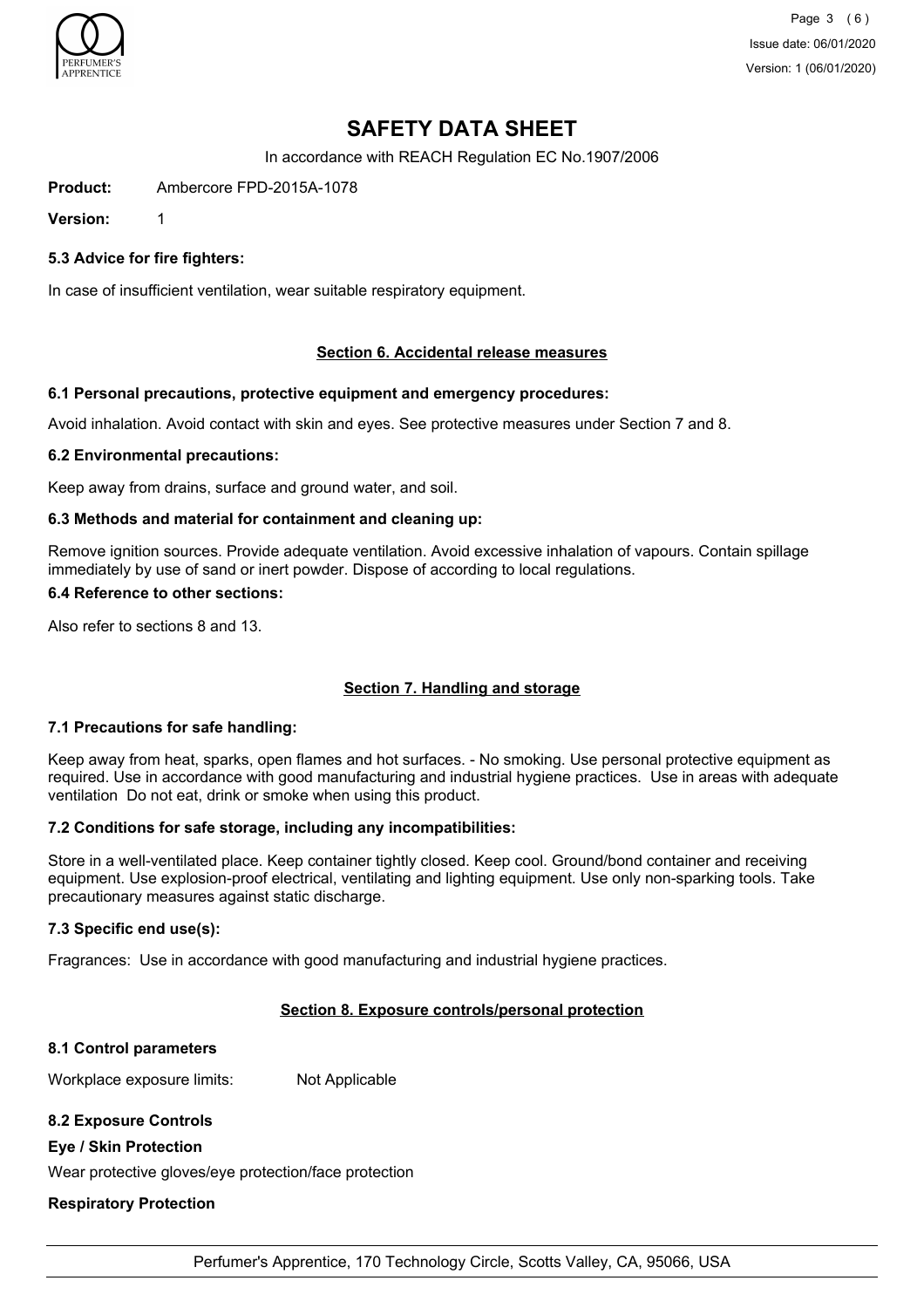

Page 4 (6) Issue date: 06/01/2020 Version: 1 (06/01/2020)

## **SAFETY DATA SHEET**

In accordance with REACH Regulation EC No.1907/2006

**Product:** Ambercore FPD-2015A-1078

#### **Version:** 1

Under normal conditions of use and where adequate ventilation is available to prevent build up of excessive vapour, this material should not require special engineering controls. However, in conditions of high or prolonged use, or high temperature or other conditions which increase exposure, the following engineering controls can be used to minimise exposure to personnel: a) Increase ventilation of the area with local exhaust ventilation. b) Personnel can use an approved, appropriately fitted respirator with organic vapour cartridge or canisters and particulate filters. c) Use closed systems for transferring and processing this material.

Also refer to Sections 2 and 7.

#### **Section 9. Physical and chemical properties**

## **9.1 Information on basic physical and chemical properties**

| Appearance:                                          | Not determined                               |
|------------------------------------------------------|----------------------------------------------|
| Odour:                                               | Not determined                               |
| <b>Odour threshold:</b>                              | Not determined                               |
| pH:                                                  | Not determined                               |
| Melting point / freezing point:                      | Not determined                               |
| Initial boiling point / range:                       | Not determined                               |
| <b>Flash point:</b>                                  | 144 $\degree$ C                              |
| <b>Evaporation rate:</b>                             | Not determined                               |
| Flammability (solid, gas):                           | Not determined                               |
| <b>Upper/lower flammability or explosive limits:</b> | Product does not present an explosion hazard |
| Vapour pressure:                                     | Not determined                               |
| <b>Vapour density:</b>                               | Not determined                               |
| <b>Relative density:</b>                             | Not determined                               |
| Solubility(ies):                                     | Not determined                               |
| Partition coefficient: n-octanol/water:              | Not determined                               |
| <b>Auto-ignition temperature:</b>                    | Not determined                               |
| <b>Decomposition temperature:</b>                    | Not determined                               |
| <b>Viscosity:</b>                                    | Not determined                               |
| <b>Explosive properties:</b>                         | Not expected                                 |
| <b>Oxidising properties:</b>                         | Not expected                                 |
|                                                      |                                              |

**9.2 Other information:** None available

## **Section 10. Stability and reactivity**

## **10.1 Reactivity:**

Presents no significant reactivity hazard, by itself or in contact with water.

## **10.2 Chemical stability:**

Good stability under normal storage conditions.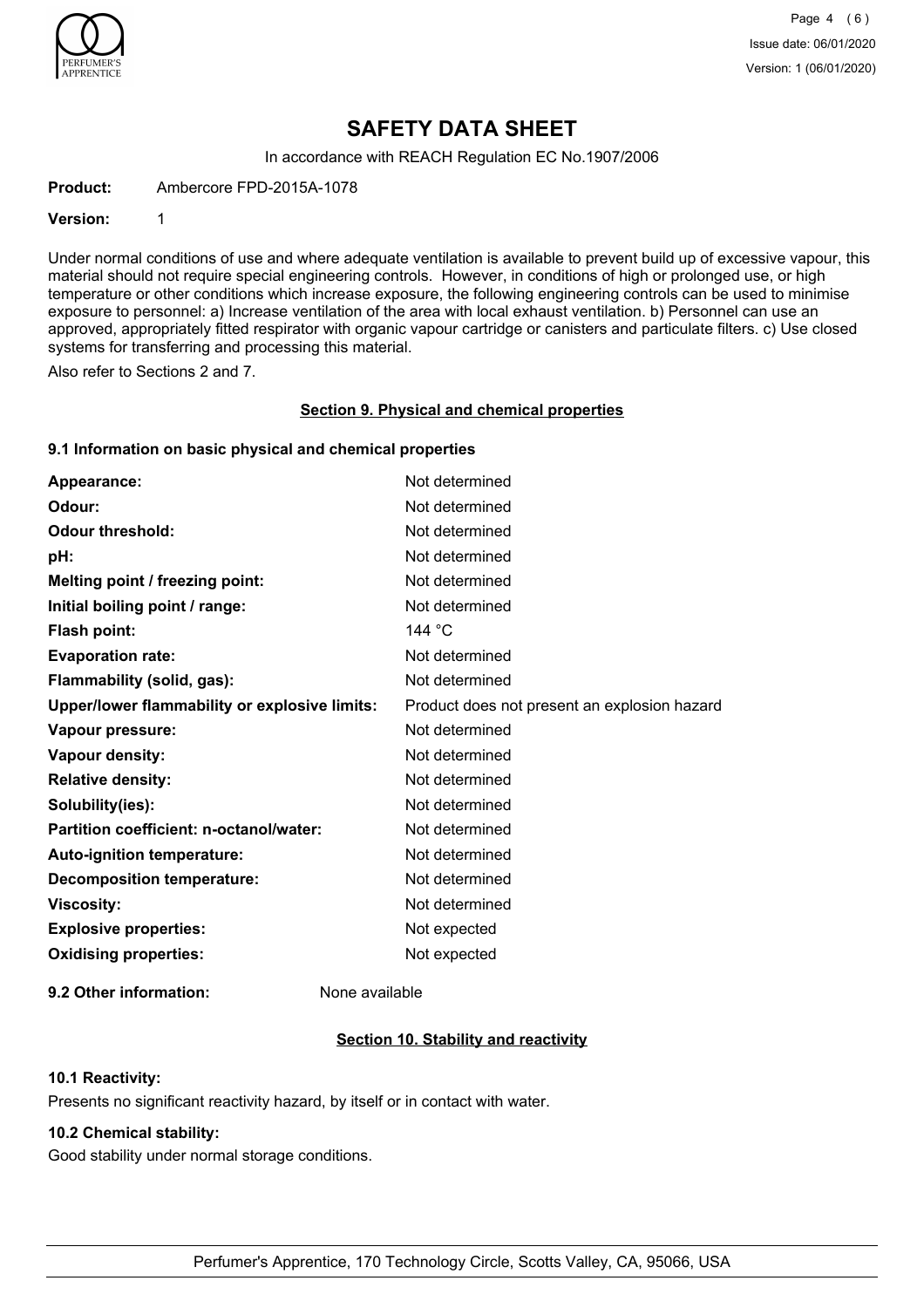

Page 5 (6) Issue date: 06/01/2020 Version: 1 (06/01/2020)

# **SAFETY DATA SHEET**

In accordance with REACH Regulation EC No.1907/2006

**Product:** Ambercore FPD-2015A-1078

**Version:** 1

**10.3 Possibility of hazardous reactions:**

Not expected under normal conditions of use.

## **10.4 Conditions to avoid:**

Avoid extreme heat.

## **10.5 Incompatible materials:**

Avoid contact with strong acids, alkalis or oxidising agents.

### **10.6 Hazardous decomposition products:**

Not expected.

### **Section 11. Toxicological information**

### **11.1 Information on toxicological effects**

This material does not meet the criteria for classification for health hazards under Regulation (EC) No 1272/2008.

| <b>Acute Toxicity:</b>                    | Based on available data the classification criteria are not met. |
|-------------------------------------------|------------------------------------------------------------------|
| <b>Acute Toxicity Oral</b>                | Not Applicable                                                   |
| <b>Acute Toxicity Dermal</b>              | Not Applicable                                                   |
| <b>Acute Toxicity Inhalation</b>          | Not Available                                                    |
| <b>Skin corrosion/irritation:</b>         | Based on available data the classification criteria are not met. |
| Serious eye damage/irritation:            | Based on available data the classification criteria are not met. |
| <b>Respiratory or skin sensitisation:</b> | Based on available data the classification criteria are not met. |
| Germ cell mutagenicity:                   | Based on available data the classification criteria are not met. |
| <b>Carcinogenicity:</b>                   | Based on available data the classification criteria are not met. |
| <b>Reproductive toxicity:</b>             | Based on available data the classification criteria are not met. |
| <b>STOT-single exposure:</b>              | Based on available data the classification criteria are not met. |
| <b>STOT-repeated exposure:</b>            | Based on available data the classification criteria are not met. |
| <b>Aspiration hazard:</b>                 | Based on available data the classification criteria are not met. |

#### **Information about hazardous ingredients in the mixture**

Not Applicable

Refer to Sections 2 and 3 for additional information.

## **Section 12. Ecological information**

## **12.1 Toxicity:**

| Toxic to aquatic life with long lasting effects.<br>12.2 Persistence and degradability: | Not available |
|-----------------------------------------------------------------------------------------|---------------|
| 12.3 Bioaccumulative potential:                                                         | Not available |
| 12.4 Mobility in soil:                                                                  | Not available |

**12.5 Results of PBT and vPvB assessment:**

This substance does not meet the PBT/vPvB criteria of REACH, annex XIII.